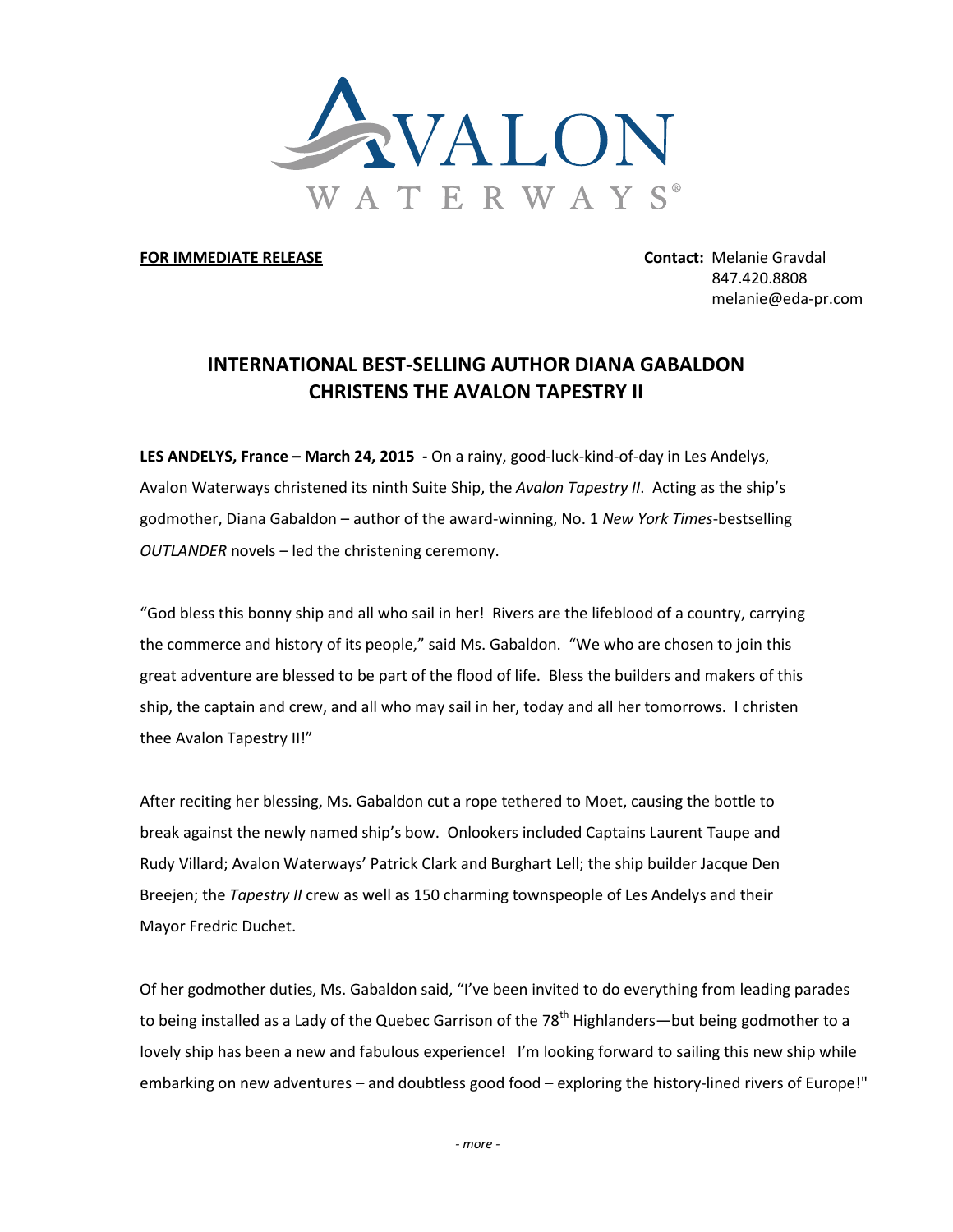*Avalon Tapestry II Christened – 2-2-2*

"Ms. Gabaldon has added to the storytelling tapestry of our lives while also inspiring travel with her literature. In her *OUTLANDER* books – now a popular television series on STARZ – she has brought to life the historic, 18th century backdrops of Scotland as well as dozens of other destinations, including the river ports of France. She is an inspiring storyteller and inspired choice as godmother for this Suite Ship that will soon deliver travelers to the heart of Europe, encouraging them to explore all that France has to offer while enjoying panoramic views day and night, along the way."

After the christening ceremony, the 361-foot, 128-passenger *Avalon Tapestry II* will welcome travelers aboard for such popular itineraries as *[Paris to Normandy's Landing Beaches](http://www.avalonwaterways.com/Product.aspx?trip=5WPP&content=overview&source=AW_Cruises_Tapestry_II)* and *Grand France*  [\(northbound](http://www.avalonwaterways.com/Product.aspx?trip=5WLP&content=overview&source=AW_Cruises_Tapestry_II) and [southbound\)](http://www.avalonwaterways.com/Product.aspx?trip=5WPL&content=overview&source=AW_Cruises_Tapestry_II).

## **About Avalon's Suite Ships:**

"With two full decks of suites, nothing showcases the best of river cruising like our Suite Ships," said Patrick Clark managing director of Avalon Waterways. "Each suite has been thoughtfully designed to enhance the European cruise experience. From bed and bathroom positioning to storage and sound-proof insulation, we provide cruisers a renewed feeling of freedom, space and comfort not found with other cruise lines."

The suites on the *Avalon Tapestry II* feature a large seating area adjacent to a Wall-to-Wall Panoramic Window. When opened, this 10' x 7' floor-to-ceiling window transforms the entire suite into the category's only Open-Air Balcony<sup>SM</sup>. With a focus on bringing the beauty of Europe inside, Avalon's Open-Air Balconies can be enjoyed any hour of the day, all year, adding comfort to the overall guest experience. Mirroring the on board cruise experience found on all of Avalon's ships, the Suite Ships also feature a club, main lounge and dining room with sweeping views, hair salon, Sky Deck whirlpool and Open-Air Bistro for outdoor, grilled lunches. In addition, the fitness rooms aboard the Suite Ships of Avalon, feature additional equipment and room to renew.